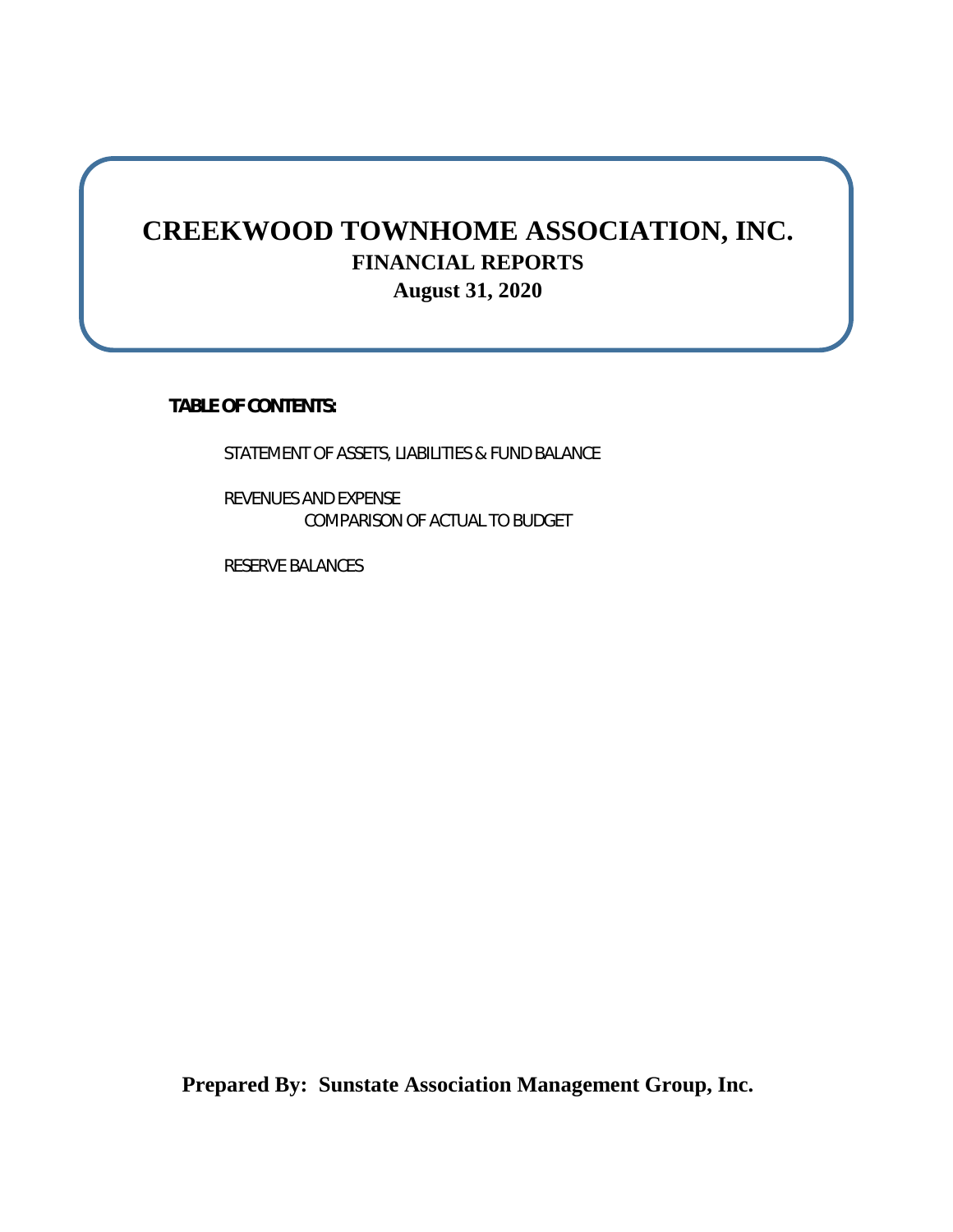## Creekwood Townhome Association Inc. 09/30/20 Statement of Assets, Liabilities, & Fund Balance As of August 31, 2020

|                                                       | Aug 31, 20            |
|-------------------------------------------------------|-----------------------|
| <b>ASSETS</b>                                         |                       |
| <b>Current Assets</b>                                 |                       |
| <b>Checking/Savings</b><br>1010 Centennial OP 7298    |                       |
| 1010.99 · Management Escrow                           | 61,571.74<br>1,100.00 |
| 1110 Centennial MM 7352                               | 356,465.39            |
| <b>Total Checking/Savings</b>                         | 419,137.13            |
| <b>Accounts Receivable</b>                            | 680.02                |
| <b>Other Current Assets</b>                           |                       |
| 1200 *Undeposited Funds                               | 3,510.00              |
| 1220 Allowance for Bad Debt                           | (1,600.00)            |
| 1250 · Refundable Deposits                            | 3,282.38              |
| 1260 Utility Deposits<br>1280 · Prepaid Insurance     | 189.08<br>995.21      |
| <b>Total Other Current Assets</b>                     | 6,376.67              |
| <b>Total Current Assets</b>                           |                       |
|                                                       | 426,193.82            |
| TOTAL ASSETS                                          | 426,193.82            |
| <b>LIABILITIES &amp; EQUITY</b><br>Liabilities        |                       |
| <b>Current Liabilities</b><br><b>Accounts Payable</b> | 6,693.44              |
| <b>Other Current Liabilities</b>                      |                       |
| 2100 Other Current Liabilities                        | 3,551.08              |
| 2510 Accrued Expenses                                 | 6,443.97              |
| <b>Total Other Current Liabilities</b>                | 9,995.05              |
| <b>Total Current Liabilities</b>                      | 16,688.49             |
| <b>Long Term Liabilities</b><br>3100 · Reserve Fund   | 368,551.06            |
| <b>Total Long Term Liabilities</b>                    | 368,551.06            |
| <b>Total Liabilities</b>                              | 385,239.55            |
|                                                       |                       |
| Equity<br>3340 · Prior Years Surplus/Deficit          | 13,447.35             |
| <b>Net Income</b>                                     | 27,506.92             |
| <b>Total Equity</b>                                   | 40,954.27             |
| TOTAL LIABILITIES & EQUITY                            | 426,193.82            |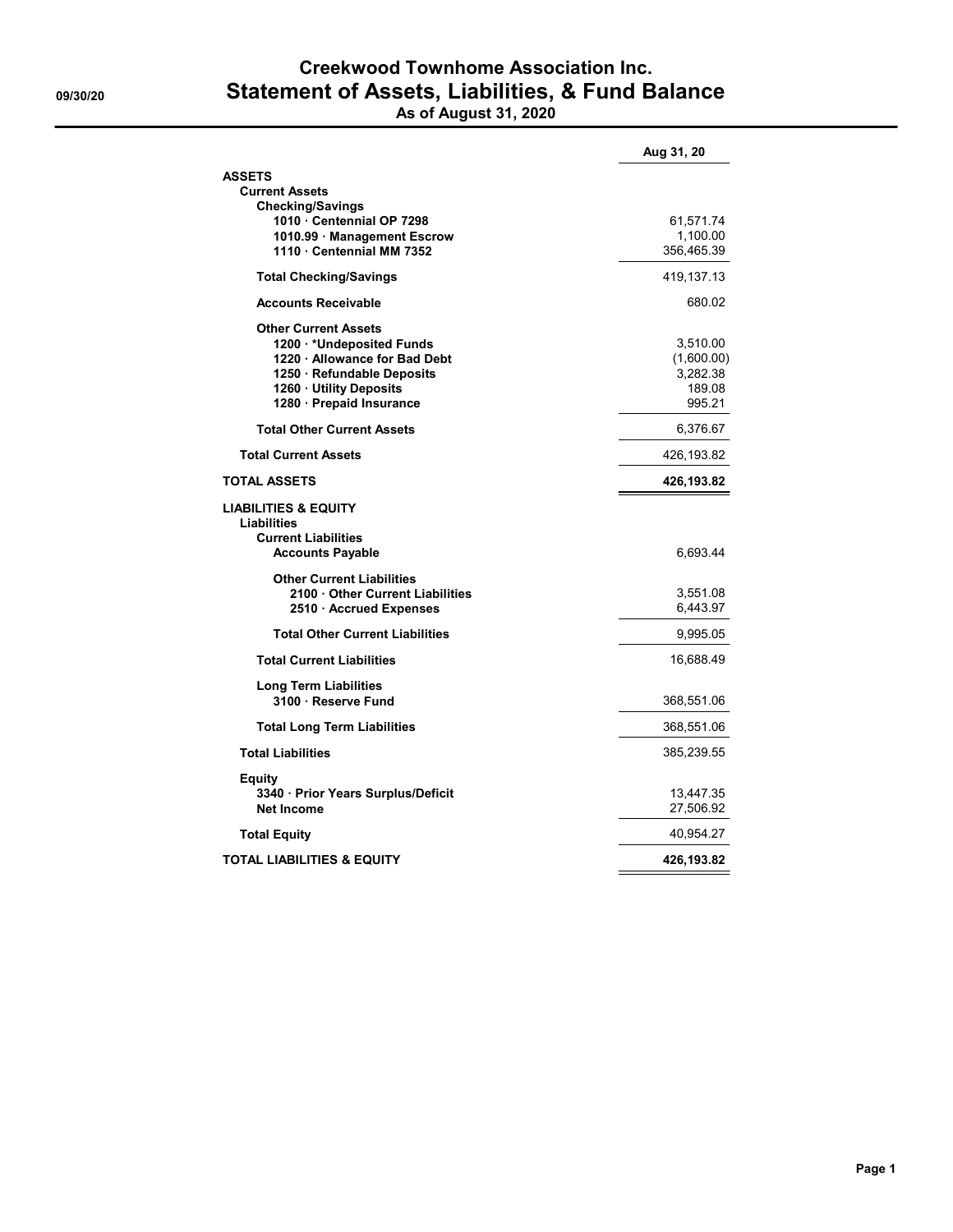### Creekwood Townhome Association Inc. 09/30/20 **Revenue & Expense Budget Performance**

| August 2020                                                          |                     |                     |                       |                   |                       |                          |                        |  |
|----------------------------------------------------------------------|---------------------|---------------------|-----------------------|-------------------|-----------------------|--------------------------|------------------------|--|
|                                                                      | Aug 20              | <b>Budget</b>       | \$ Over Budget        | Jan - Aug 20      | <b>YTD Budget</b>     | \$ Over Budget           | Annual Bud             |  |
| <b>Ordinary Income/Expense</b>                                       |                     |                     |                       |                   |                       |                          |                        |  |
| Income                                                               |                     |                     |                       |                   |                       |                          |                        |  |
| 4100 · Regular Assessments                                           | 18,156.67           | 18,156.67           | 0.00                  | 145.018.16        | 145,253.32            | (235.16)                 | 217,880.00             |  |
| 4101 · Reserve Assessments                                           | 12,083.33           | 12,083.33           | 0.00                  | 96,666.68         | 96,666.68             | 0.00                     | 145,000.00             |  |
| 4110 · Initial Assessment                                            | 0.00                | 0.00                | 0.00                  | 500.00            | 0.00                  | 500.00                   | 0.00                   |  |
| 4120 · Working Capital Assessment                                    | 0.00                | 0.00                | 0.00                  | 2,500.00          | 0.00                  | 2,500.00                 | 0.00                   |  |
| 4230 Late Fees<br>4260 · Other Income                                | (23.68)<br>(169.51) | 0.00<br>0.00        | (23.68)<br>(169.51)   | 2,530.57<br>6.47  | 0.00<br>0.00          | 2,530.57<br>6.47         | 0.00<br>0.00           |  |
| <b>Total Income</b>                                                  | 30,046.81           | 30,240.00           | (193.19)              | 247,221.88        | 241,920.00            | 5,301.88                 | 362,880.00             |  |
| <b>Gross Profit</b>                                                  | 30,046.81           | 30,240.00           | (193.19)              | 247,221.88        | 241,920.00            | 5.301.88                 | 362,880.00             |  |
| <b>Expense</b>                                                       |                     |                     |                       |                   |                       |                          |                        |  |
| <b>Grounds Maintenance</b>                                           |                     |                     |                       |                   |                       |                          |                        |  |
| 7110 · Landscape Contract                                            | 0.00                | 4,450.00            | (4,450.00)            | 39,043.27         | 35,600.00             | 3,443.27                 | 53,400.00              |  |
| 7120 · Mulch                                                         | 0.00                | 1,560.50            | (1,560.50)            | 0.00              | 12,484.00             | (12, 484.00)             | 18,726.00              |  |
| 7130 · Landscape Other                                               | 0.00                | 83.33               | (83.33)               | 0.00              | 666.68                | (666.68)                 | 1,000.00               |  |
| 7140 · Pond/Lake Maintenance                                         | 0.00                | 275.00              | (275.00)              | 1,650.00          | 2,200.00              | (550.00)                 | 3,300.00               |  |
| 7150 · Irrigation/Well Maint/Replace                                 | 763.41              | 300.00              | 463.41                | 1,878.29          | 2,400.00              | (521.71)                 | 3,600.00               |  |
| 7160 · Termite Warranty Program                                      | 3,348.00            | 1,512.33            | 1,835.67              | 13,500.00         | 12,098.68             | 1,401.32                 | 18,148.00              |  |
| <b>Total Grounds Maintenance</b>                                     | 4.111.41            | 8,181.16            | (4,069.75)            | 56,071.56         | 65,449.36             | (9,377.80)               | 98,174.00              |  |
| <b>Repairs/Maint General</b><br>7210 · General Repairs & Maintena    | 0.00                | 1,550.00            | (1,550.00)            | 9,670.56          | 12.400.00             | (2,729.44)               | 18,600.00              |  |
| 7220 · Gate Maintenance Contract                                     | 0.00                | 50.00               | (50.00)               | 360.00            | 400.00                | (40.00)                  | 600.00                 |  |
| 7230 · Amenity Access Systems                                        | 0.00                | 66.67               | (66.67)               | 0.00              | 533.32                | (533.32)                 | 800.00                 |  |
| <b>Total Repairs/Maint General</b>                                   | 0.00                | 1,666.67            | (1,666.67)            | 10,030.56         | 13,333.32             | (3,302.76)               | 20,000.00              |  |
| <b>Clubhouse &amp; Pool</b>                                          |                     |                     |                       |                   |                       |                          |                        |  |
| 7310 · Pool Maintenance Contract                                     | 1,600.00            | 800.00              | 800.00                | 6,400.00          | 6.400.00              | 0.00                     | 9,600.00               |  |
| 7320 · Pool Other                                                    | 0.00                | 175.00              | (175.00)              | 861.59            | 1,400.00              | (538.41)                 | 2,100.00               |  |
| 7330 • Amenity Center Repairs/Maint                                  | 0.00                | 333.33              | (333.33)              | 0.00              | 2,666.68              | (2,666.68)               | 4,000.00               |  |
| 7340 · Janitorial Supplies                                           | 186.68              | 166.67              | 20.01                 | 197.38            | 1,333.32              | (1, 135.94)              | 2,000.00               |  |
| 7350 · Janitorial Services                                           | 990.00              | 750.00              | 240.00                | 3,200.82          | 6,000.00              | (2,799.18)               | 9,000.00               |  |
| 7360 · Annual Meeting                                                | 0.00                | 100.00              | (100.00)              | 125.14            | 800.00                | (674.86)                 | 1,200.00               |  |
| 7370 · Homeowner Activities<br>7380 · Winter                         | 0.00<br>0.00        | 200.00<br>208.33    | (200.00)<br>(208.33)  | 0.00<br>0.00      | 1,600.00<br>1,666.68  | (1,600.00)<br>(1,666.68) | 2,400.00<br>2,500.00   |  |
| <b>Total Clubhouse &amp; Pool</b>                                    | 2,776.68            | 2,733.33            | 43.35                 | 10,784.93         | 21,866.68             | (11,081.75)              | 32,800.00              |  |
|                                                                      |                     |                     |                       |                   |                       |                          |                        |  |
| <b>Other Expenses</b>                                                |                     |                     |                       |                   |                       |                          |                        |  |
| 7410 · Contingency<br>7450 · Reserve Assessment Alloca               | 0.00<br>96,666.67   | 272.33<br>12,083.33 | (272.33)<br>84,583.34 | 0.00<br>96,666.67 | 2,178.68<br>96,666.68 | (2, 178.68)<br>(0.01)    | 3,268.00<br>145,000.00 |  |
| <b>Total Other Expenses</b>                                          | 96,666.67           | 12,355.66           | 84,311.01             | 96,666.67         | 98,845.36             | (2, 178.69)              | 148,268.00             |  |
| <b>Utilities</b>                                                     |                     |                     |                       |                   |                       |                          |                        |  |
| 7510 · Electricity - Amenity Center                                  | 309.69              | 118.42              | 191.27                | 2,253.55          | 947.32                | 1,306.23                 | 1,421.00               |  |
| 7520 · Electricity - Entry                                           | 25.28               | 113.83              | (88.55)               | 173.02            | 910.68                | (737.66)                 | 1,366.00               |  |
| 7530 · Electricity - Irrigation                                      | 433.94              | 350.00              | 83.94                 | 1,290.37          | 2,800.00              | (1,509.63)               | 4,200.00               |  |
| 7540 · Electricity - Streetlights                                    | 1,192.41            | 1,283.33            | (90.92)               | 7,794.42          | 10,266.68             | (2,472.26)               | 15,400.00              |  |
| 7550 · Telephone/Gate Access Co<br>7560 · Water/Sewer - Amenity Cent | 0.00<br>1,684.21    | 50.00<br>265.67     | (50.00)<br>1,418.54   | 0.00<br>5,333.28  | 400.00<br>2,125.32    | (400.00)<br>3,207.96     | 600.00<br>3,188.00     |  |
| <b>Total Utilities</b>                                               | 3,645.53            | 2,181.25            | 1,464.28              | 16,844.64         | 17,450.00             | (605.36)                 | 26,175.00              |  |
| <b>Professional Fees</b>                                             |                     |                     |                       |                   |                       |                          |                        |  |
| 7610 · Tax Preparation                                               | 0.00                | 250.00              | (250.00)              | 295.00            | 2,000.00              | (1,705.00)               | 3,000.00               |  |
| 7620 · Legal & Professional Fees                                     | 1,100.00            | 300.00              | 800.00                | 2,303.00          | 2,400.00              | (97.00)                  | 3,600.00               |  |
| 7630 · Reserve Study                                                 | 0.00                | 375.00              | (375.00)              | 2,690.63          | 3,000.00              | (309.37)                 | 4,500.00               |  |
| <b>Total Professional Fees</b>                                       | 1,100.00            | 925.00              | 175.00                | 5,288.63          | 7,400.00              | (2, 111.37)              | 11,100.00              |  |
| Insurance                                                            |                     |                     |                       |                   |                       |                          |                        |  |
| 7710 · Directors & Officers                                          | 825.32              | 104.17              | 721.15                | 825.32            | 833.32                | (8.00)                   | 1,250.00               |  |
| 7720 · General, Property & Liability                                 | (787.07)            | 433.33              | (1,220.40)            | 2,695.99          | 3,466.68              | (770.69)                 | 5,200.00               |  |
| 7730 · Worker's Comp                                                 | 459.33              | 81.33               | 378.00                | 459.33            | 650.68                | (191.35)                 | 976.00                 |  |
| <b>Total Insurance</b>                                               | 497.58              | 618.83              | (121.25)              | 3,980.64          | 4,950.68              | (970.04)                 | 7,426.00               |  |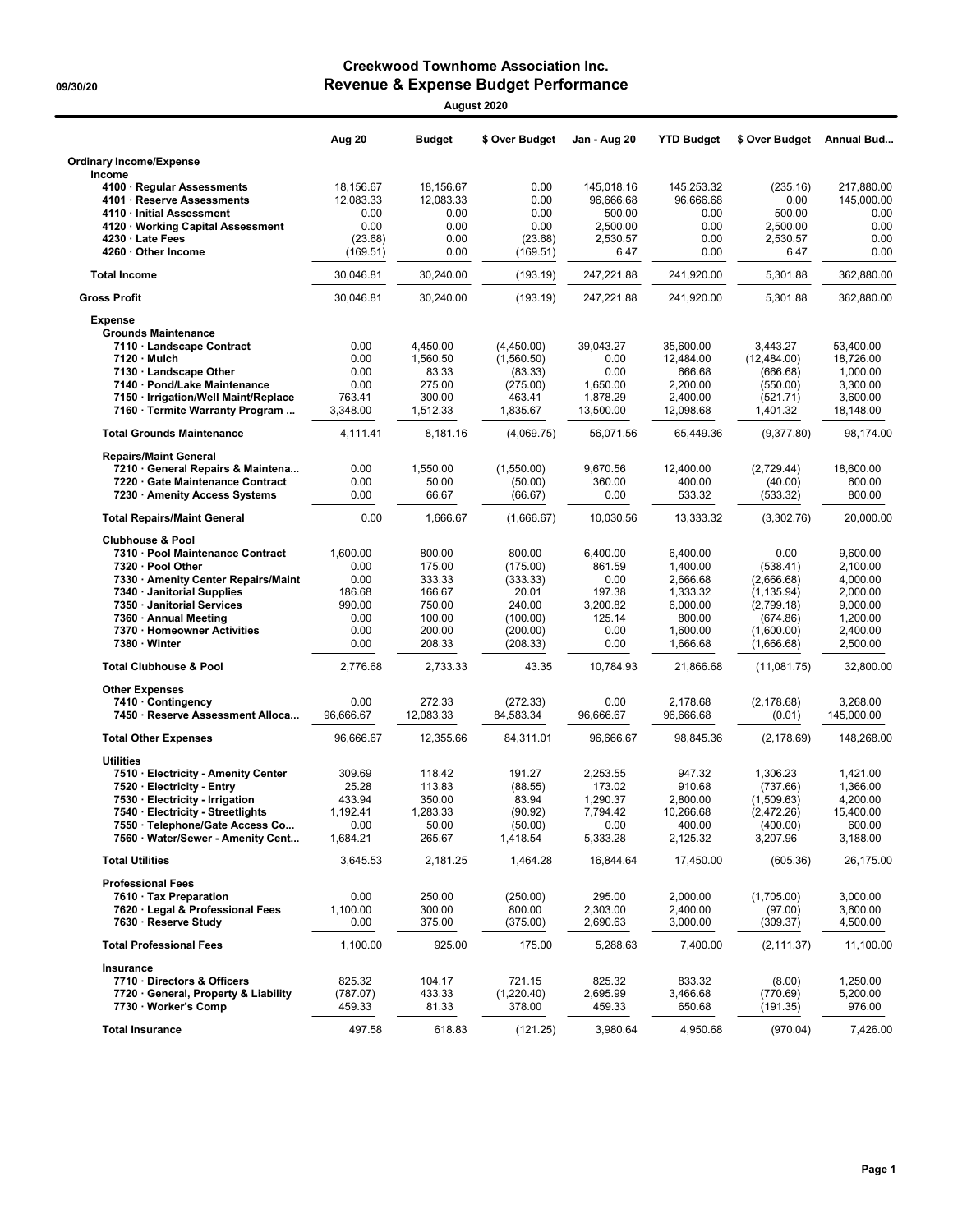$\overline{\phantom{0}}$ 

#### Creekwood Townhome Association Inc. 09/30/20 **Revenue & Expense Budget Performance** August 2020

|                                | Aug 20       | <b>Budget</b> | \$ Over Budget | Jan - Aug 20 | <b>YTD Budget</b> | \$ Over Budget | Annual Bud |
|--------------------------------|--------------|---------------|----------------|--------------|-------------------|----------------|------------|
| <b>Administration</b>          |              |               |                |              |                   |                |            |
| 7810 · Administration Other    | 1,500.00     | 135.00        | 1,365.00       | 2,445.00     | 1,080.00          | 1,365.00       | 1,620.00   |
| 7820 · Corporate Annual Report | 61.25        | 9.42          | 51.83          | 161.25       | 75.32             | 85.93          | 113.00     |
| 7830 · Coupons                 | 0.00         | 0.00          | 0.00           | 36.00        | 0.00              | 36.00          | 0.00       |
| 7835 · Bank Charges            | 27.00        | 16.67         | 10.33          | 27.00        | 133.32            | (106.32)       | 200.00     |
| 7840 · Internet Access         | 0.00         | 120.00        | (120.00)       | 551.20       | 960.00            | (408.80)       | 1,440.00   |
| 7850 · Miscellaneous           | 0.00         | 0.00          | 0.00           | 5,480.27     | 0.00              | 5,480.27       | 0.00       |
| 7860 · Postage                 | 123.20       | 50.00         | 73.20          | 123.20       | 400.00            | (276.80)       | 600.00     |
| 7870 · Management Fee          | 1,500.00     | 1,012.00      | 488.00         | 8,584.00     | 8.096.00          | 488.00         | 12,144.00  |
| 7880 · Office Supplies         | 568.06       | 150.00        | 418.06         | 568.06       | 1,200.00          | (631.94)       | 1,800.00   |
| 7890 · Collections Expense     | 0.00         | 85.00         | (85.00)        | 595.00       | 680.00            | (85.00)        | 1,020.00   |
| 7895 · Bad Debt Expense        | (3.68)       | 0.00          | (3.68)         | 1,476.35     | 0.00              | 1,476.35       | 0.00       |
| Total Administration           | 3,775.83     | 1,578.09      | 2,197.74       | 20,047.33    | 12,624.64         | 7,422.69       | 18,937.00  |
| <b>Total Expense</b>           | 112,573.70   | 30,239.99     | 82,333.71      | 219,714.96   | 241,920.04        | (22, 205.08)   | 362,880.00 |
| <b>Net Ordinary Income</b>     | (82, 526.89) | 0.01          | (82, 526.90)   | 27,506.92    | (0.04)            | 27,506.96      | 0.00       |
| Net Income                     | (82, 526.89) | 0.01          | (82, 526.90)   | 27,506.92    | (0.04)            | 27,506.96      | 0.00       |
|                                |              |               |                |              |                   |                |            |